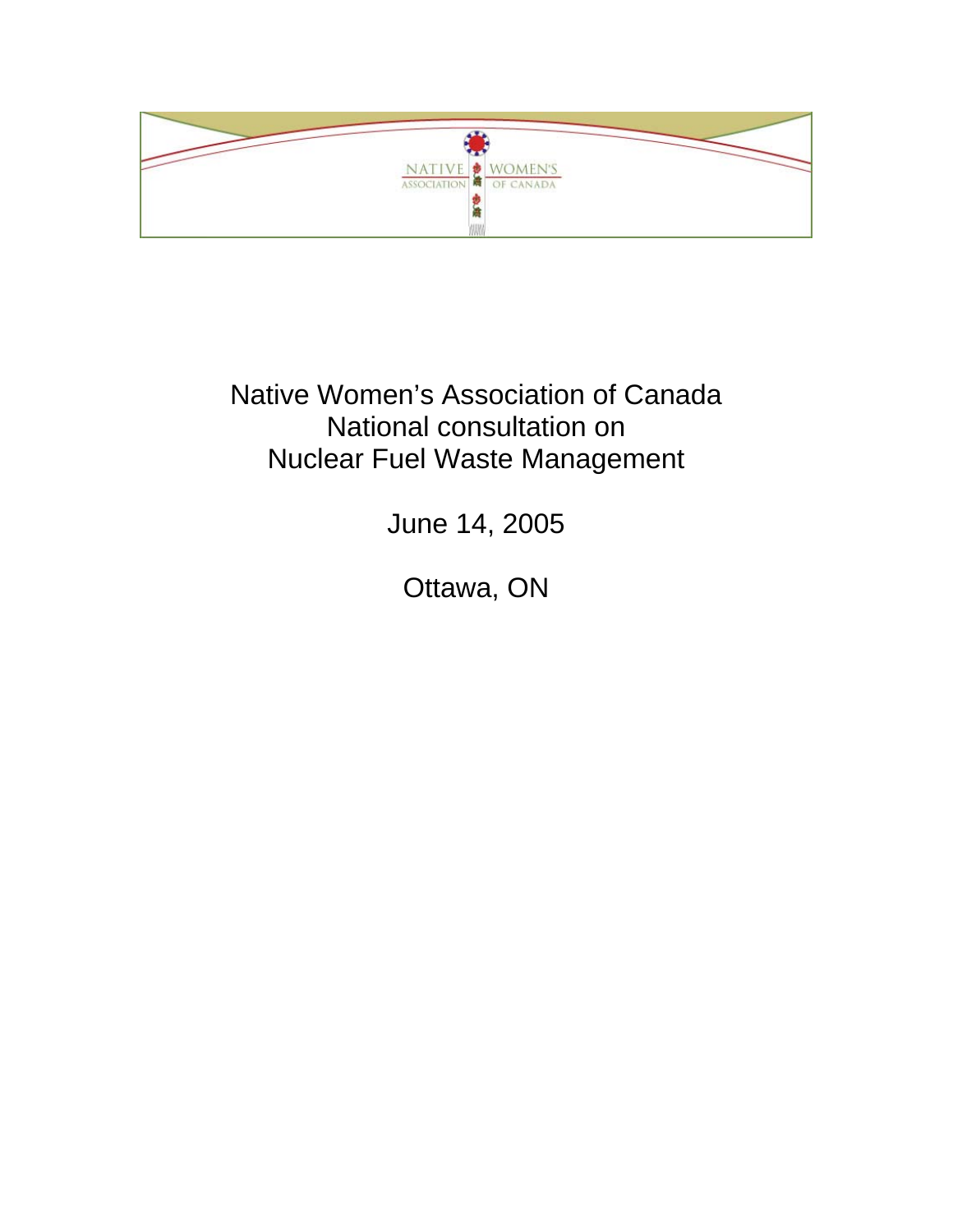### **INTRODUCTION**

The Native Women's Association of Canada held a one day national consultation on June 14, in Ottawa with invited Provincial/Territorial Member Associations, Youth Council Representatives and one interested woman from Attawapiskatt, Ontario. A total of sixteen women attended representing; New Brunswick, British Columbia, Yukon, Saskatchewan, Ontario, Quebec, PEI, Labrador, Nova Scotia, Newfoundland and the National level.

The Workshop was facilitated by Mary Jamieson, President of Native Management Services and past member of the Seaborn Panel, on the Disposal of High Level Nuclear Waste. It was sponsored by the Nuclear Waste Management Organization (NWMO) as a part of their "dialogue process" with Aboriginal peoples. (see Appendix A for the Agenda)

The Workshop included a review of the input received to date from other Aboriginal groups including; the Assembly of First Nations, Pauktuutit Inuit Women's Association, Congress of Aboriginal Peoples, Inuit Tapiriit Kanatami, Ontario Métis Aboriginal Association, Saskatchewan Métis Society, and others.

R. Anthony Hodge, NWMO reviewed the recommendation of the NWMO to the Government of Canada with the group and explained the steps undertaken to reflect the values and concerns of all Canadians. (see Appendix B)

He indicated that the recommendation of the NWMO will be forwarded to the Minister of Natural Resources on November 15, 2005 and that the Minister will want to hear from NWAC on the report and the recommendation. A decision from the Government is not expected for one or two years and the NWMO will use this time to continue the "dialogue with Canadians". While developing their recommendation, the NWMO involved 10,000 to 15,000 people and about 1,500 to 2,000 Aboriginal people.

Dr. Hodge noted that the process of involving people in every phase of the development of a recommendation is "pushing the public policy regime" and that the public must find the way in which Nuclear Fuel Waste is managed "acceptable" if further steps are to be taken. He also noted:

- The recommendation for an "Adaptive Phased Management Approach" will cost from \$20 Billion to \$25 Billion. (Currently \$1 Billion is held in truest for the project.
- Because 90% to 95% of the waste is in Ontario, this would be the most likely province to take on a site.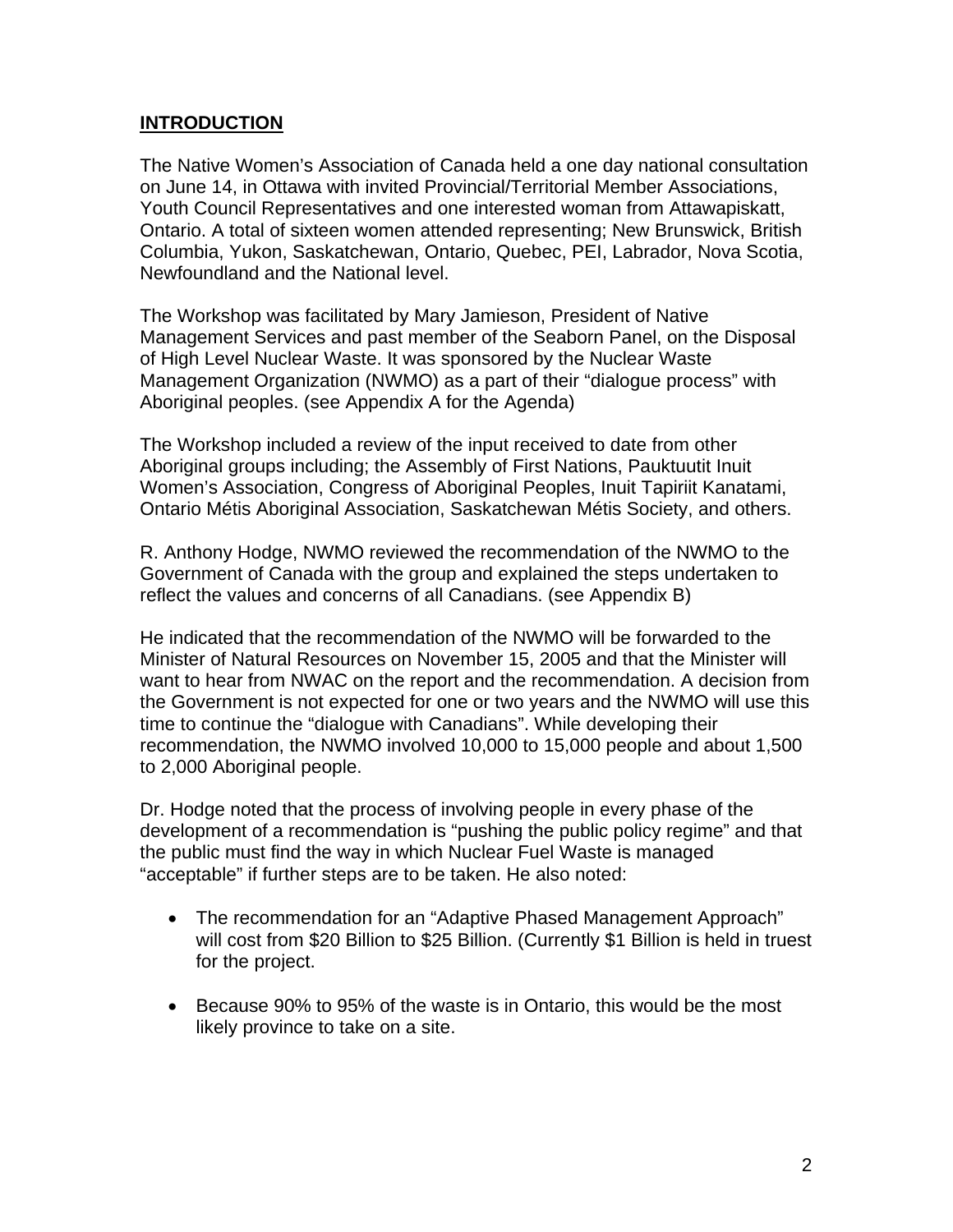- There is some interest in Saskatchewan to accept the waste so they can "close the loop" on the nuclear energy cycle from Uranium mining to disposal of waste BUT it may be difficult to move it to Saskatchewan from Ontario.
- No siting process was required at this point.
- Safety and security for people and the environment are of paramount importance along with fairness.
- The Seaborn Report concluded that deep geological disposal of nuclear fuel waste in the Canadian Shield was "technically feasible" but that the concept was not acceptable to the public for a number of reasons.
- Since the release of the Seaborn Report, it has been discovered that the Ordovician sedimentary rock located primarily in Southern and Northern Ontario is a potential medium for disposal of the waste.
- The Seaborn Report recommended that a governing Board to manage the waste be independent of the producers but this was ignored and the resulting Board represents the nuclear industry or the "producers of the waste". One Aboriginal member is on the Advisory Council.
- The Government also promised to undertake a review of Energy Policy that may have addressed the future of nuclear generated power but this was not acted upon.

Dr. Hodge said that the recommendation of the NWMO is a hybrid of three options, those being: leave the waste where it is (at the nuclear generating stations), centralized storage, either above or below ground and, deep geological disposal in the Canadian Shield (AECL Concept).

#### The NWMO Recommendation:

"*Our recommendation for the long-term management of used nuclear fuel waste in Canada has as its primary objectives – safety – the protection of humans and the environment – and fairness to this and future generations. Therefore we recommend to the Government of Canada Adaptive Phased Management, a risk management approach with the following characteristics:* 

*\*Centralized containment and isolation of the used fuel in a deep geological repository in suitable rock formations, such as the crystalline rock of the Canadian Shield or Ordovician sedimentary rock;* 

 *\* Flexibility in the pace and manner of implementation through a phased decision-making process, supported by a program of continuous learning, research and development;*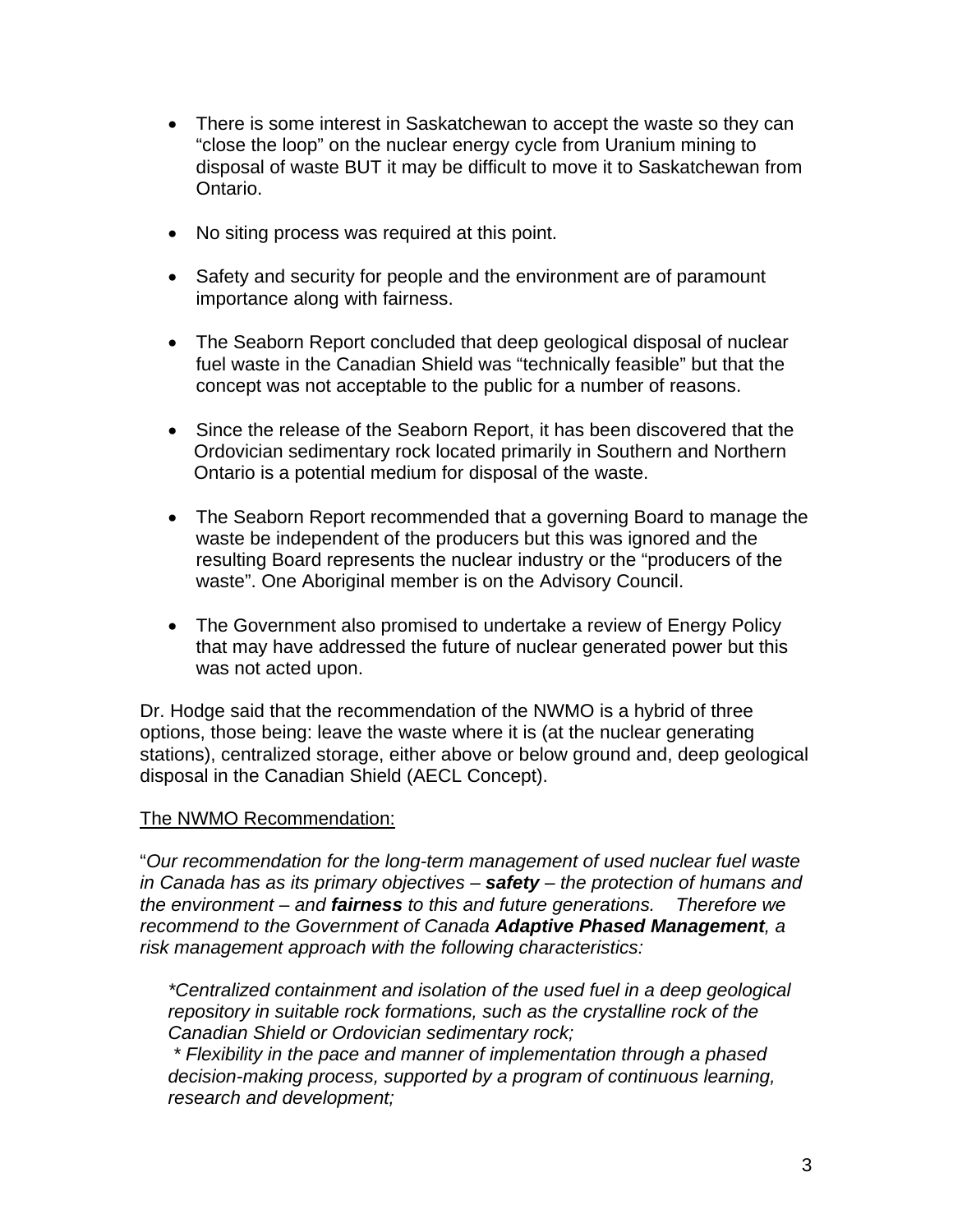*\* Provision for an interim step in the implementation process in the form of shallow underground storage of used fuel at a central site, prior to final placement in a deep repository;.* 

*\*Continuous monitoring of the used fuel to support data collection and confirmation of the safety and performance of the repository; \*Potential for retrievability of the used fuel for an extended period, until such time as a future society makes a determination on the final closure, and the appropriate form and duration of postclosure monitoring.* 

Following Dr. Hodge's presentation, the workshop participants undertook to answer the questions posed by the NWMO as follows:

- 1. Is the recommended approach appropriate for Canada?
- 2. What are the conditions required to successfully implement the approach?
- 3. What special Aboriginal insights and /or concerns should be kept in mind by the NWMO as implementation proceeds?

(see Appendix C for Power Point Presentation prepared by Native Management Services)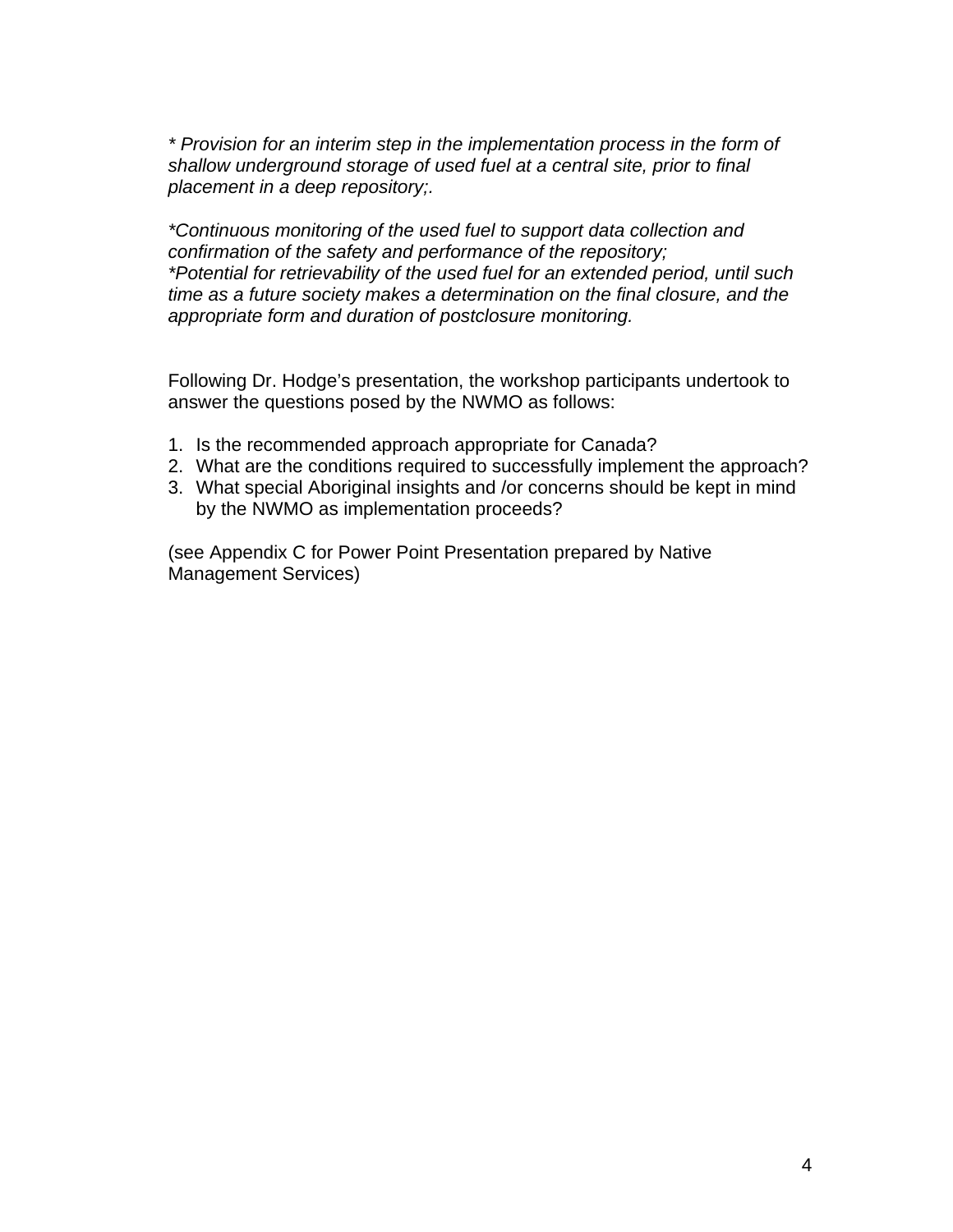# **1.0 NWAC RESPONSE**

Question # 1:

Is the recommended approach appropriate for Canada?

"No" the approach is not appropriate to Canada because:

- There is no awareness of what is being proposed in the Aboriginal communities that may be directly impacted by the recommendation.
- The risks far outweigh the benefits to a "remote" Aboriginal community that has not benefited from Nuclear Power.
- Transportation of the waste through or near Aboriginal communities to a central site poses unknown risks.
- The incorporation of traditional or indigenous knowledge of the land and its spiritual context are largely unknown in the non-Aboriginal community and may be ignored in favour of scientific findings and credentialism.
- There is no assurance that if a disposal site is found, that AECL will not import the waste produced by their CANDU reactors as a way to stimulate sales in foreign markets. (ie. Chemical leasing)
- The NWMO recommendation is based on existing waste and the waste projected to be produced by existing reactors but there is no assurance that the production of more and more nuclear waste will be curtailed in Canada any time soon.
- There is no discussion of the value of pursuing alternative, green power options while the 30 year "siting process" is underway.
- The NWMO membership is "suspect" because it is driven by the waste producers.

## Question #2:

What are the conditions required to successfully implement the approach?

- A targeted date to curtail the use of nuclear power (and therefore, the production of more waste) in favour of alternative forms of energy with dedicated resources to design, develop and implement these sources.
- Greater transparency in the development of proposals to dispose of nuclear fuel waste demonstrated by legislation to prohibit the importation of foreign nuclear waste into Canada.
- A decision making framework that is driven by potentially impacted Aboriginal communities (ie. pace and manner).
- Definitions of "willing host community", "risks", "benefits", "traditional/indigenous knowledge" etc. as articulated by potentially impacted Aboriginal communities.
- More public education and awareness of the problem across Canada and special efforts in potentially impacted Aboriginal communities, resourced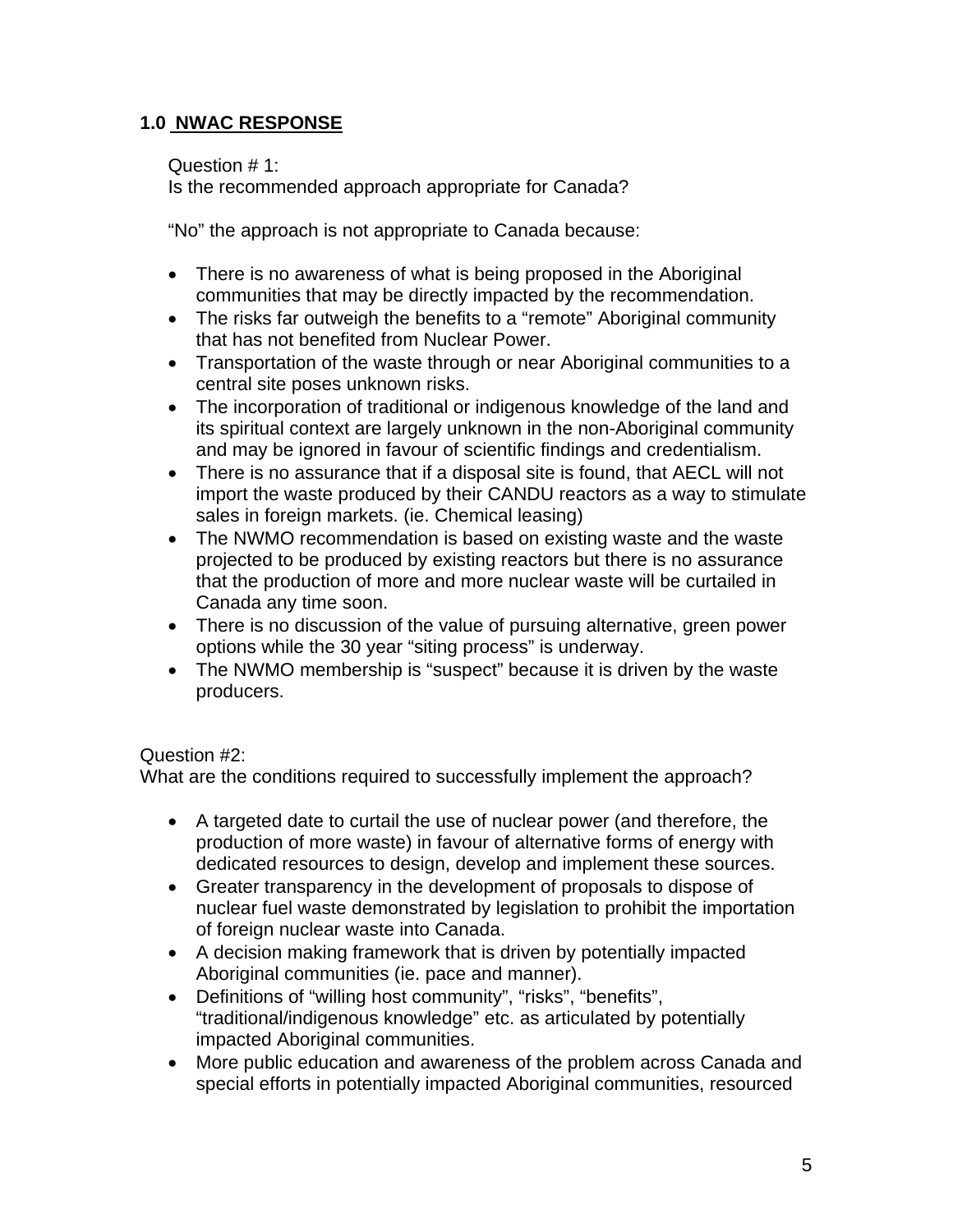by NWMO and delivered by Aboriginal women at the local and regional levels.

- Balanced incorporation of science and traditional/indigenous knowledge in finding a solution to the problem. In other words, the involvement of Aboriginal elders, healers and other respected people in the design of a solution rather than reacting to a proposal/recommendation.
- Hands-on involvement of young people in finding a solution to the problem through sponsored think tanks, scholarships and international discussion groups.
- Standards for safety and security for humans and the environment defined by Aboriginal people working with scientists of their choosing and resourced by NWMO.

### Question # 3:

What special Aboriginal insights and /or concerns should be kept in mind by the NWMO as implementation proceeds?

First, it must be stated that the Native Women's Association of Canada does not support the implementation of the recommendation of the NWMO for the foregoing reasons. However, it is agreed that there is a potentially deadly problem to solve and NWAC is willing and in fact, eager to find a solution. The following **principles** must guide any further discussion:

- 1. Fairness that incorporates a "level playing field" as defined by the Aboriginal people who may be potentially impacted.
- 2. One-hundred percent control of the research methodology utilized in Aboriginal communities and territories that may be impacted.
- 3. Respect for the social structures, vulnerable languages and cultures, indigenous plants and medicines, hunting, fishing and trapping grounds, areas of spiritual significance as defined by potentially impacted Aboriginal communities.
- 4. Settlement of land claims, the use of Crown Land for subsistence pursuits, Aboriginal title etc before "siting" is initiated.
- 5. Demonstrated willingness of the NWMO to understand the unique spiritual connection of Aboriginal people to the environment and to utilize the understanding they gain to find a solution that benefits future generations. Commit to: "*Understanding now…mutual agreement and action that benefits all after the learning process*."

## **2.0 Input of Other Aboriginal Groups**

Participants also reviewed the input of other Aboriginal groups and largely concurred with their concerns as follows: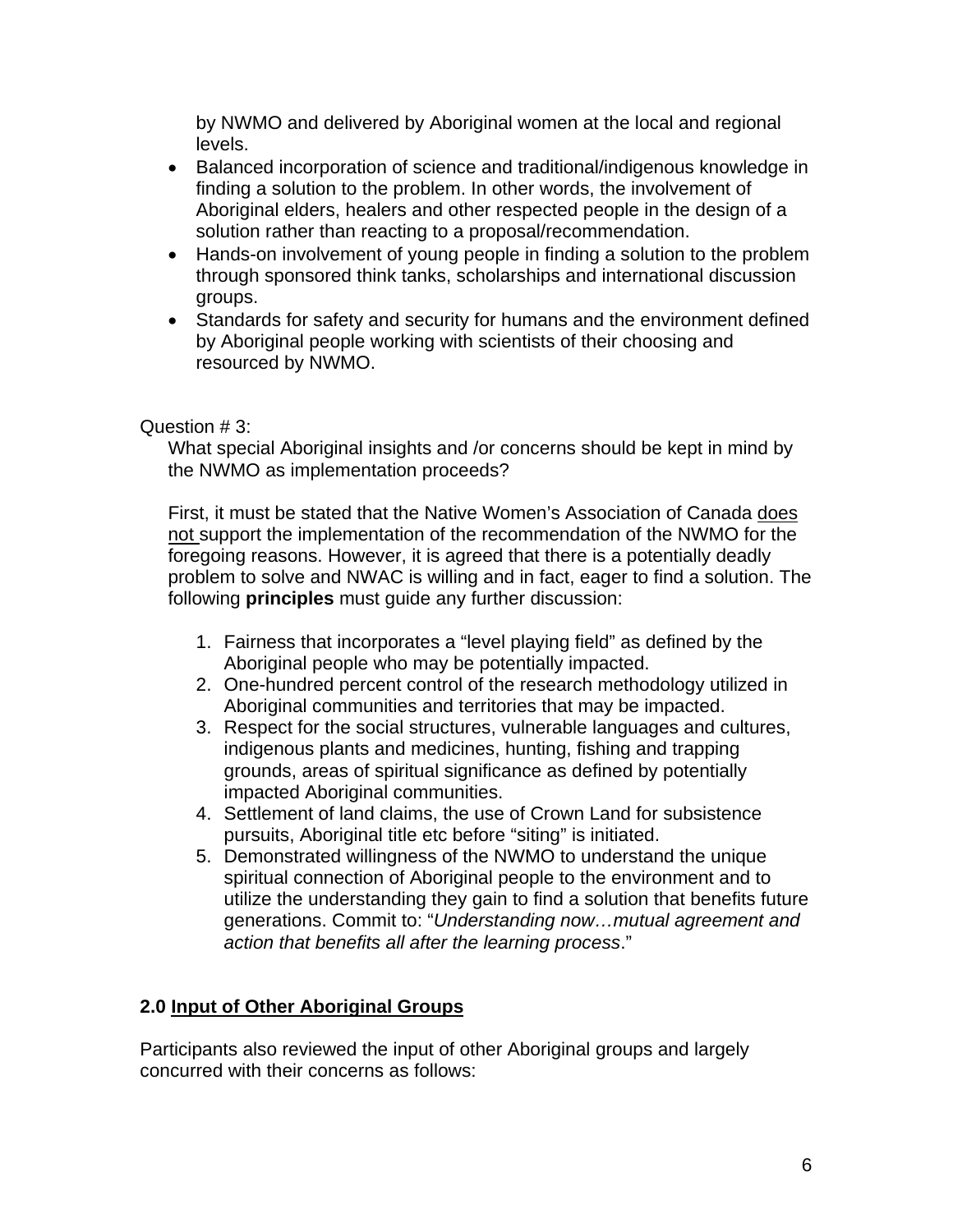- 1. **Respect:** It is important that we walk together in dignity and respect and finish what we started
- 2. **Responsibility:** We have responsibility for the future generations - We should take a proactive role in energy conservation - We must control, mitigate and minimize the long term effects that we are aware of

#### 3. **Mistrust, Fear and Trust:**

- Industry dominance on the NWMO Board is a conflict of interest
- Economically depressed First nations may be targeted for disposal/storage
- Mistrust of governments, its' institutions, its' promises, its' treaties

 - The North has experience with abandoned mines, persistent organic pollutants etc and no one is responding

- 4. **Traditional knowledge and wisdom** must be incorporated including: Process related insight (who talks, when and how), knowledge related to the land, values that respect the environment, Spirituality.
	- Respect for elders' wisdom
	- Consideration of prophesies
	- Health of mother earth and the global environment
- 5. Primary concern for the **safety and security** of humans and the environment
- 6. Need for action **NOW**
- 7. Consultation must be **a 2 way street**
- 8. Recognition and respect for **Aboriginal Treaties and Rights**
- 9. **Aboriginal representation** in NWMO
- 10. **Transportation** of waste is a concern
- 11. Definitions of **community and voluntarism**
- 12. **Waste importation** from other countries where CANDU reactors are sold
- 13. What is meant by "**remote**"?
- 14. Continuing **engagement**
- 15. Involvement of **youth** in decision-making